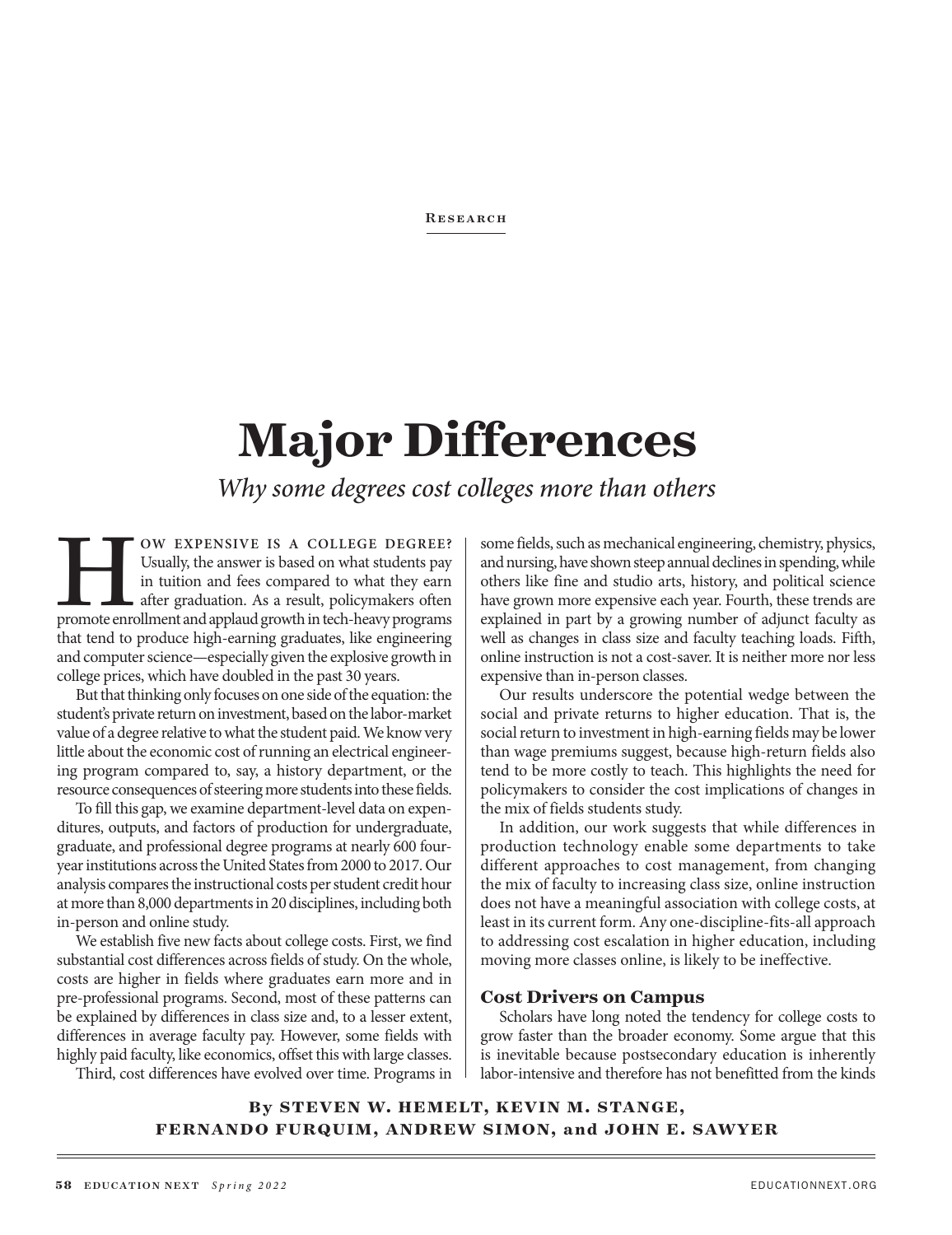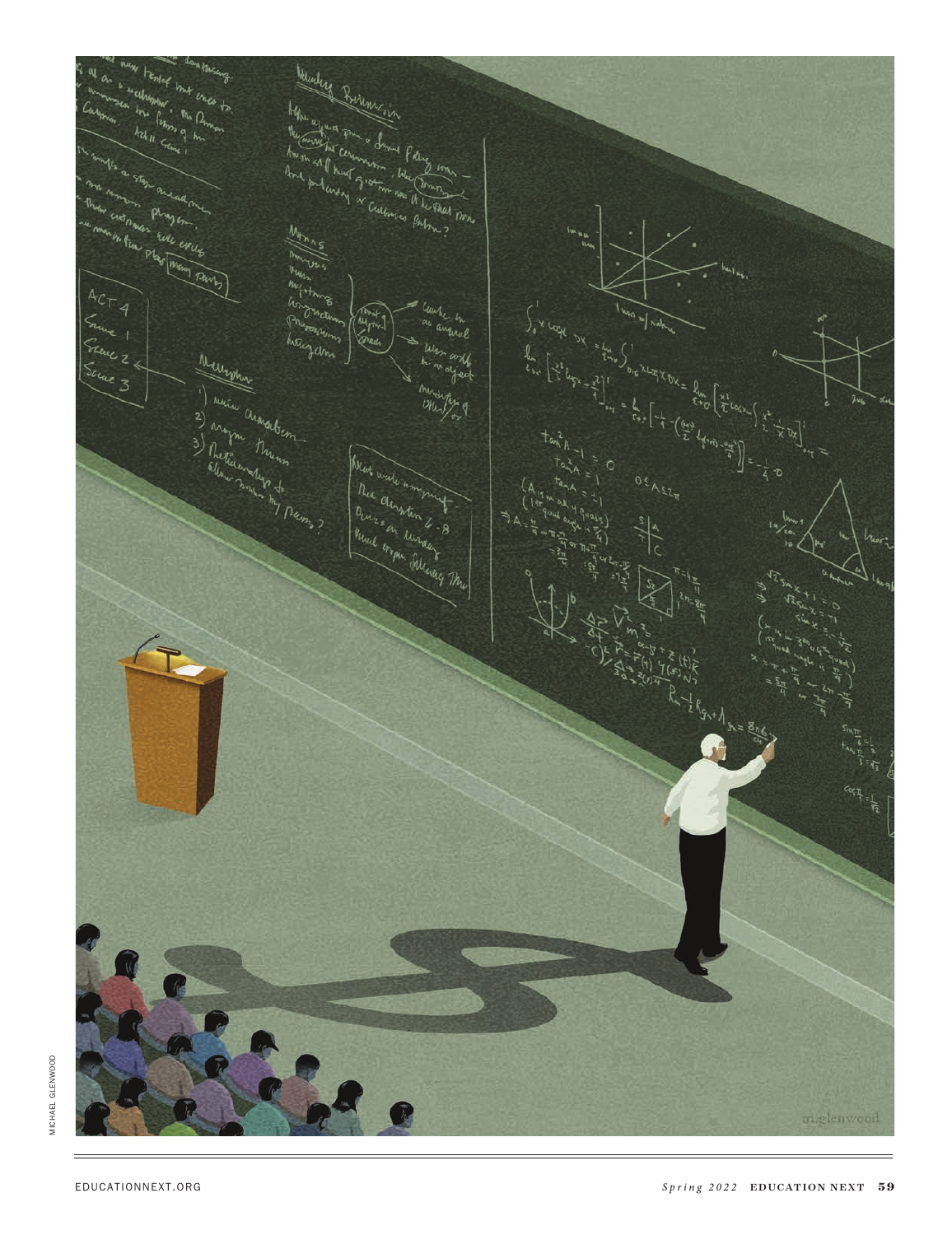of productivity-enhancing innovations that have driven down costs in other industries. Other potential explanations include the proclivity of colleges to maximize revenue in an effort to compete for prestige, school spending on student amenities, and the expansion of unnecessary administrative positions.

In all cases, programs produce a set of outputs, such as undergraduate instruction or research publications, using a large set of inputs, such as faculty of different types, classrooms, office space, technology, and laboratories. The relationship between these varies across fields of study. Some disciplines require intense interaction between students and faculty to produce a given level of instructional quality—think of a debate-driven course with long extemporaneous papers to grade—while others require laboratory sessions that rely on expensive equipment and supplies. By contrast, other fields of study

Our results underscore the potential wedge between the social and private returns to higher education. That is, the social return to investment in high-earning fields may be lower than wage premiums suggest, because high-return fields also tend to be more costly to teach.

may be able to take advantage of economies of scale and scope, such as those that deliver "101"-style general-education courses for the entire institution. In addition, departments with undergraduate and graduate programs can tap graduate students to serve as lower-cost instructors. Such differences affect class size, faculty mix, faculty teaching load, and nonpersonnel expenditures—all of which determine the cost per unit of instruction.

# **Data and Method**

To compare instructional costs by field of study, we use department-level data from 2000 to 2017 from University of Delaware**,**s Cost Study (also known as the National Study of Instructional Costs and Productivity). Instructional activity is measured by student credit hours, organized class sections, and faculty full-time equivalents. Student credit hours and class sections are disaggregated by instructor type, such as tenure track, supplemental, or teaching assistants, and by course level, such as lower-division undergraduate, upperdivision undergraduate, and graduate. Finally, institutions report total direct expenditures for instruction, research, and public service and total undergraduate and graduate student credit hours for the entire academic year.

We work with direct instructional expenditures per student credit hour as our main measure of costs, which include salaries, benefits, and non-personnel expenses. In 2015, the study added a component to the survey to capture information about online instruction. These data contain information on online student credit hours by department at the undergraduate and graduate levels.

Institutional participation in the cost study is voluntary. Therefore, we assess how well our sample matched the broader universe of public and private nonprofit fouryear institutions operating in the United States, based on

> the Integrated Postsecondary Education Data System. We estimate that our sample represents 23 percent of all degrees awarded between 1998 and 2015, including 32 percent of degrees at public institutions and 8 percent of degrees at private schools.

> We focus on data collected from doctoral, master's, and bachelor's degree-granting institutions in the United States. Our analysis looks at 20 core fields of study, including the largest fields (collectively accounting for more than half of student credit hours) and fields that are particularly salient for institutional leaders and policymakers. Our final sample con-

tains 43,819 institution-year observations from 8,221 departments in 20 disciplines at 594 institutions. The data for online programs beginning in 2015 include 3,358 unique departments from 20 disciplines at 238 institutions across 3 years.

Using these data, we construct variables that measure costs, outputs, and inputs. Our primary outcome of interest is direct instructional spending per student credit hour, which we construct by dividing annual instructional costs by annual student credit hours at the department level. We also calculate this ratio for the personnel expenditures portion of costs. Finally, to analyze the sources of differences in costs across programs, we calculate average class size based on fall credit hours, faculty per student, and faculty teaching load.

# **Differences by Degree Program**

We find substantial variation across disciplines in average costs per student credit hour (see Figure 1). Costs range from about \$434 per student credit hour in electrical engineering to \$163 per hour in math. Our benchmark department, English, costs \$199 per hour; the mean cost across the group of 20 fields is \$228. Most social-science disciplines and philosophy are relatively less expensive, while science, technology, and pre-professional programs like nursing are more costly. This broad conclusion holds across all institutions—nursing is a more expensive program to operate at elite private research institutions and less selective public institutions alike.

To compare costs across fields of study, we use the English department as a benchmark and look at costs by discipline from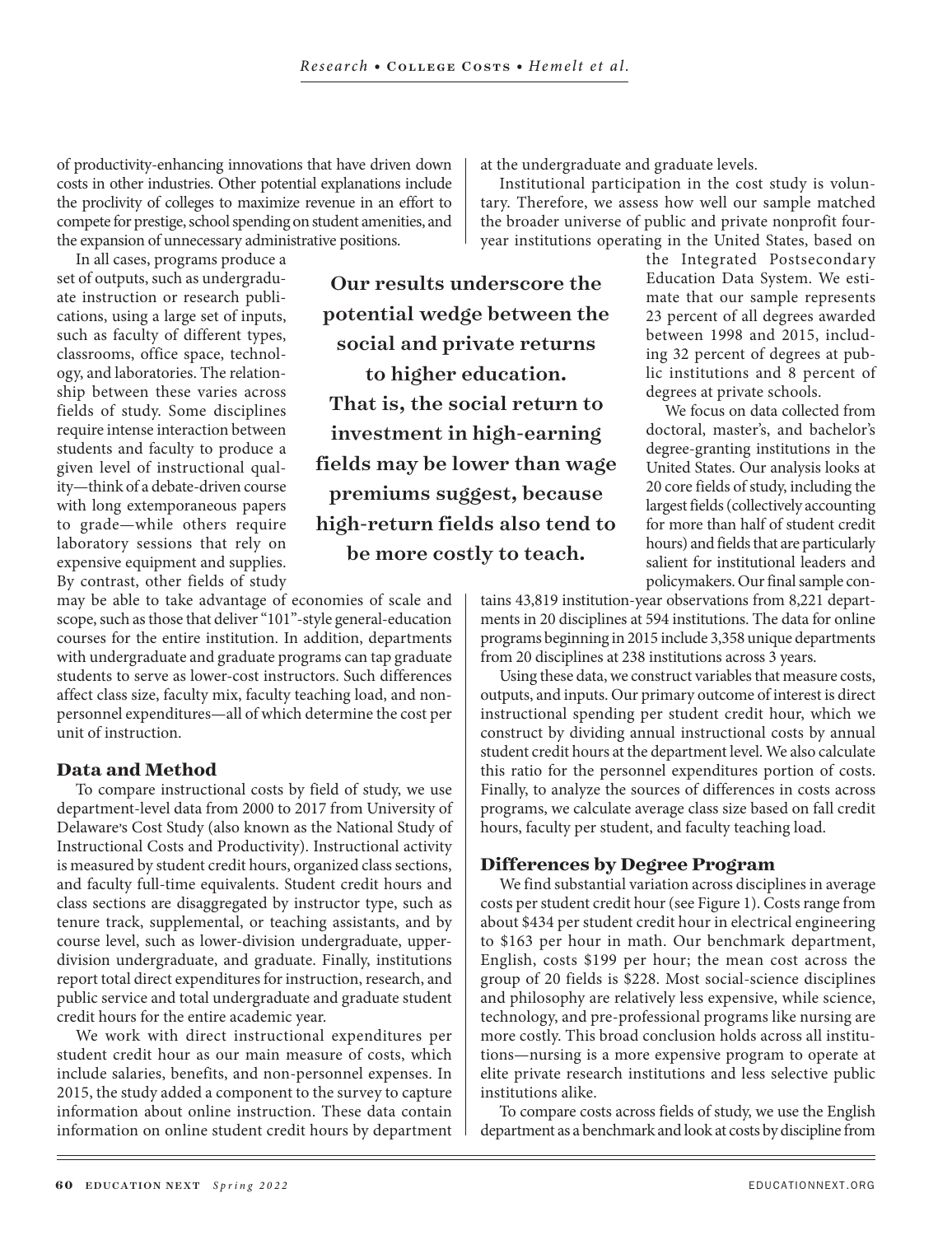2015–17. First, we calculate the average direct instructional cost per student credit hour for English at each school. We then calculate the within-institution difference between direct instructional expenditures per student credit hour for each of the other 19 disciplines and the same measure for English. We do this for all institutions and disciplines in our sample and then compute averages for each field of study.

In many cases, we find higher instructional expenses in the fields that also produce higher-earning graduates. For example, at \$434 per student credit hour, electrical engineering costs 90 percent more than English. In looking at research by Brad Hershbein and Melissa S. Kearney, we see that adults with electrical engineering degrees have substantially higher average salaries throughout their careers. One year after graduation, electrical engineering majors earn more than double the average salary paid to English majors, or \$63,000 compared to \$31,000. Some 15 years later, that difference is about 83 percent, or \$106,000 compared to \$58,000.

There are several exceptions to these overall patterns. Math costs about 25 percent less than English, yet adults with

# **Instructional Costs Vary by Field of Study***(Figure 1)* **Instructional Costs Vary by Field of Study***(Figure 1)*

Instructional costs in pre-professional and tech-ready disciplines, like engineering and nursing, are substantially higher than those for math and most social sciences. The differences are driven primarily by faculty salaries and class sizes. sciences. The differences are driven primarily by faculty salaries and class sizes.



**Average instructional cost per credit hour by field, 2015-17**

NOTE: Based on data from the National Study of Instructional Costs and Productivity at the University of Delaware. Program-level observations are weighted to be representative of higher education institutions nationally.

**SOURCE:** Authors' calculations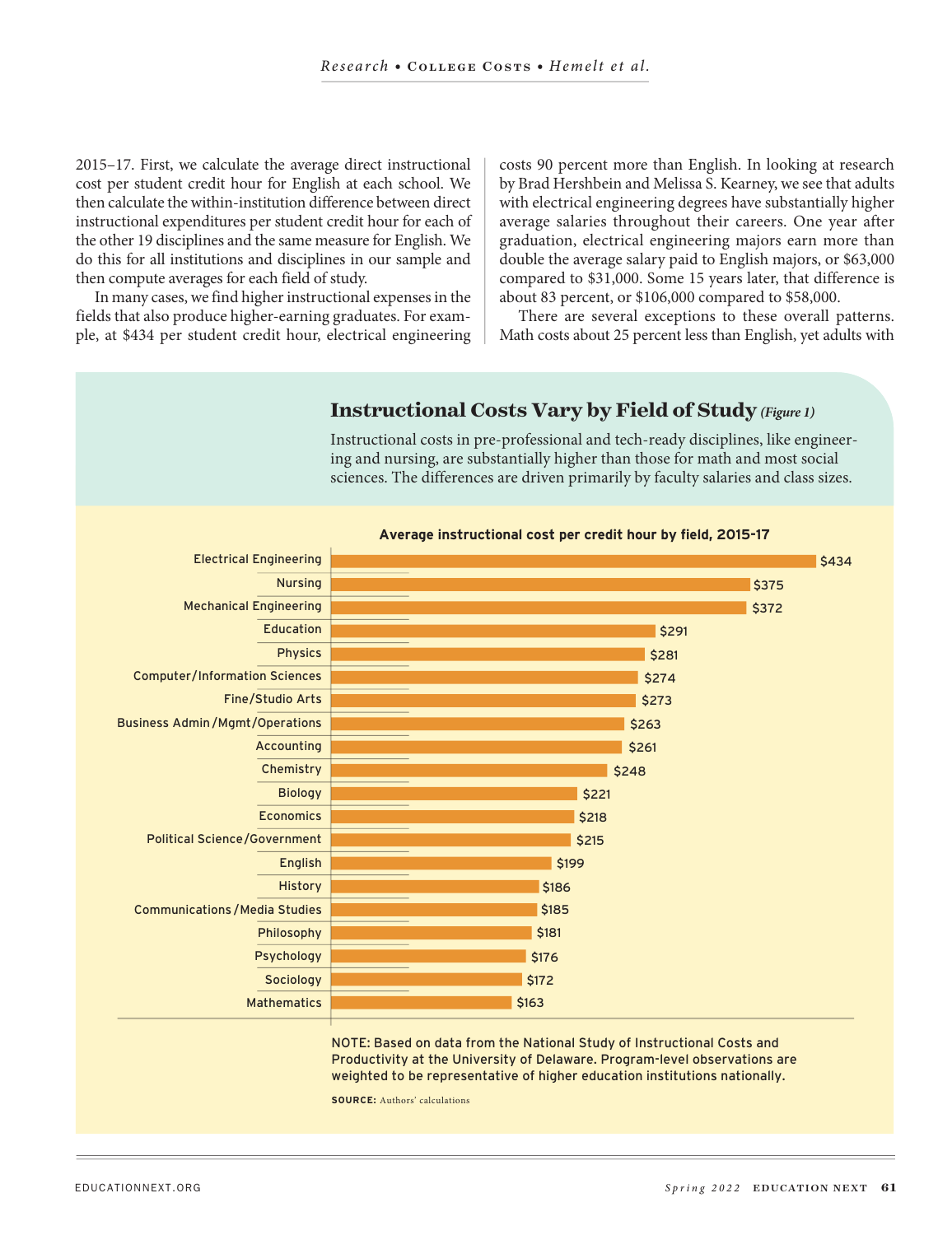mathematics or statistics degrees still earn more: \$45,000 one year after graduation, a difference of 45 percent, and \$76,000 in year 16, a difference of 32 percent.

In addition, education and fine and studio arts are among the most costly programs to operate, yet their graduates are also among the lowest paid. Education costs about \$291 per credit hour, about 45 percent more than English. But adults with degrees in elementary education earn less than English majors throughout most of their careers—in year 16, they earn \$44,000 compared to \$58,000, a difference of about 35 percent. Similarly, fine and studio arts instruction costs about \$273 per credit hour, but arts majors earn about the same or slightly less than English majors, on average: both graduates earn \$31,000 one year after graduation. Some 15 years later, arts majors earn \$55,000 versus \$58,000 for adults with English degrees.

We also look at the growth in the number of student credit

hours in each field during the study period of 2000–2017 and find that, on the whole, enrollment is growing fastest in some of the more costly fields. The highest annual rates of growth are in nursing, at 5.4 percent, and mechanical engineering, at 4.9 percent. Meanwhile, we also see that student credit hours are declining in four fields: English, history, education, and fine and studio arts. If those higher costs were associated with challenges in dynamically adjusting inputs, such

as instructors and course sections, we would expect that fastgrowing fields would have lower costs than slow-growing or declining ones. In fact we see the opposite.

More costly fields also are more likely to have access to additional revenue sources than English departments. Almost all of the most expensive fields are typically housed in separate schools from English, such as colleges of engineering, business, and education. This permits them to generate additional revenue through differential tuition bills or fees, and through separate fundraising efforts from alumni or industry. In some cases, these fields also have access to dedicated state appropriations for instructional costs. For example, in Texas and North Carolina, programs in the sciences, engineering, and nursing are eligible for more public support than programs in the liberal arts and social sciences.

# **Variety in Cost Contributors Across Fields of Study**

We next investigate the factors behind these cost differences, looking at faculty salaries, class sizes, faculty workload—defined as the number of organized class sections divided by the number of full-time equivalent faculty—and non-personnel costs like equipment and supplies.

We find substantial variation across disciplines in average costs per student credit hour, with costs that range from about \$434 per hour in electrical engineering to \$163 per hour in math.

Instructional cost differences across fields can mostly be explained by large differences in class size across disciplines and, to a lesser extent, differences in average faculty pay. Teaching loads and other non-personnel expenditures explain relatively little.

#### Instructional Style

Although each field is slightly different, a few general patterns emerge. Economics, political science, accounting, and business have high faculty salaries that are mostly offset by large classes. Engineering and nursing are more expensive than English as a result of higher faculty salaries and lower teaching loads without commensurately larger classes. Workload and non-personnel expenses are important for some of the sciences with laboratory components—namely, biology and chemistry—but otherwise explain relatively little

of the observed cost differences.

Consider economics, which is approximately 8 percent less expensive than English. Economics faculty are more highly paid than English professors. Postsecondary English instructors earn about 54 percent less than economics professors, with mean annual wages of \$80,340 a year compared to \$123,720. Thus if all cost drivers other than average pay were equalized between the two fields, economics would be more

expensive. On the other hand, economics classes tend to be much larger than English classes, so class-size differences would make economics instruction less expensive. The faculty workload is a little lighter in economics than in English, so if that were the only driver of cost differences, economics would be about 3 percent more expensive.

Putting these findings together, we see that economics departments are able to field classes that are large enough to more than offset the higher salary and slightly lower workload of economics faculty, resulting in slightly lower average costs than English. Yet economics graduates earn substantially more: one year after graduation, the average salary is \$48,000, or about 55 percent more than English majors. Fifteen years later, that difference grows to about 83 percent, or \$106,000 for economics majors compared to \$58,000 for adults with English degrees.

Mechanical engineering, a fast-growing field that is 62 percent more expensive than English, provides a counterexample. Engineering instructors have mean annual wages of \$114,130, about 43 percent more than English instructors, as well as lower teaching loads than English faculty. As a result, the average difference in faculty pay across these two fields contributes substantially to the overall cost difference. Unlike economics, however, classes are only modestly larger in mechanical engineering than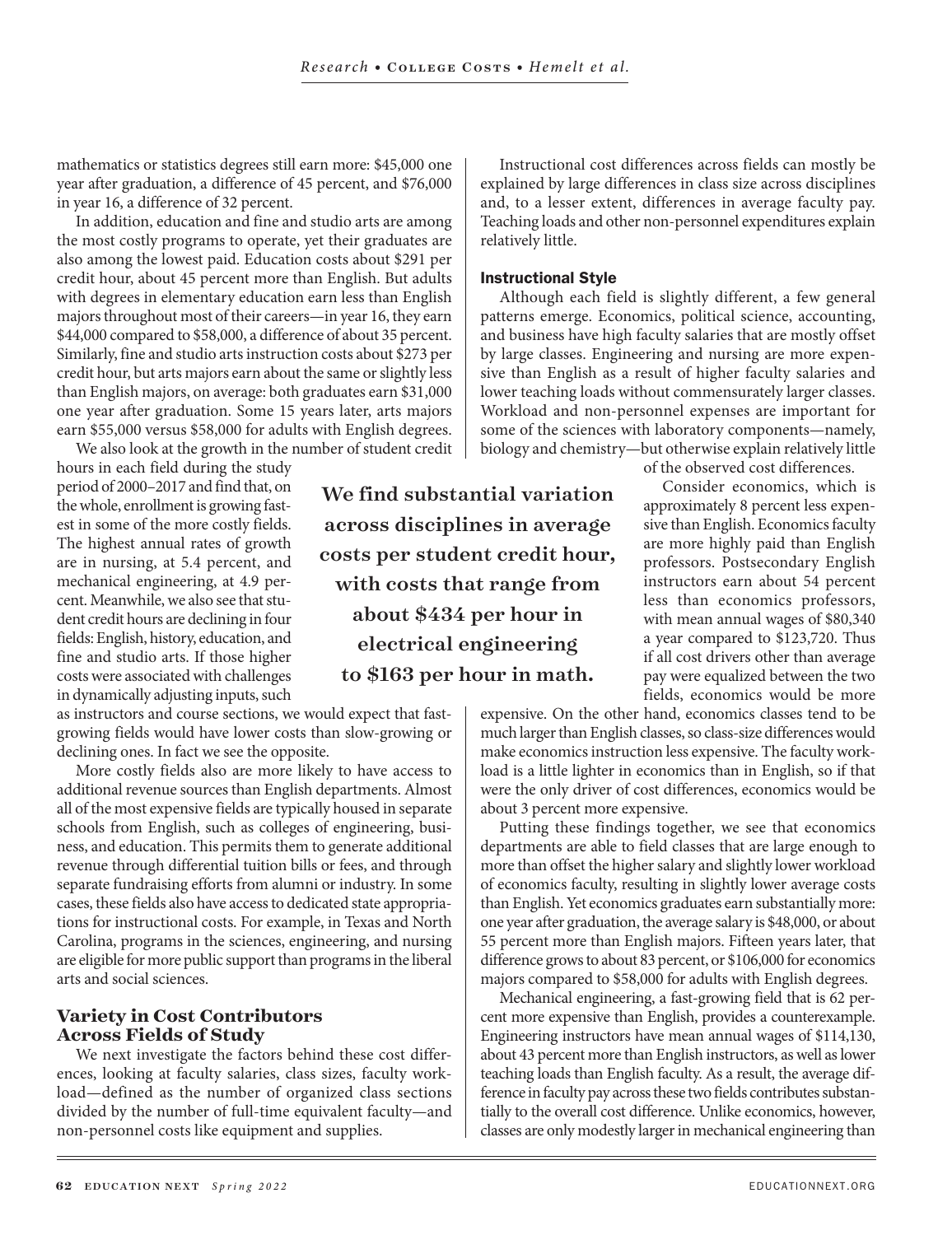in English. Class-size differences are not large enough to offset the higher salary and lower teaching load, and thus mechanical engineering remains much more expensive than English. Research shows wide differences in earnings for mechanical engineering graduates compared to adults with English degrees: \$60,000 one year after graduation, a difference of about 95 percent, and \$104,000 some 15 years later, a difference of about 80 percent.

#### Faculty Type and Class Size

A department's faculty salaries are driven by the mix of tenure-track and adjunct instructors as well as the salary for that particular discipline. We find quite a bit of variation in the share of tenure-track faculty by field (see Figure 2). In nursing, nearly 60 percent of instructors are not on the tenure track, while in mechanical and electrical engineering, three quarters

# **Differences in Tenure-Track Faculty Across Disciplines** *(Figure 2)*

Instructional costs tied to faculty salaries are influenced by discipline and by the composition of instructional staff. The greater use of tenure-track faculty, who tend to earn higher salaries than adjunct instructors, is one explanation for higher personnel costs in engineering, economics, and the sciences.



**Proportion tenure track by field, 2015-17**

NOTE: Based on data from the National Study of Instructional Costs and Productivity at the University of Delaware. Program-level observations are weighted to be representative of higher education institutions nationally.

**SOURCE:** Authors' calculations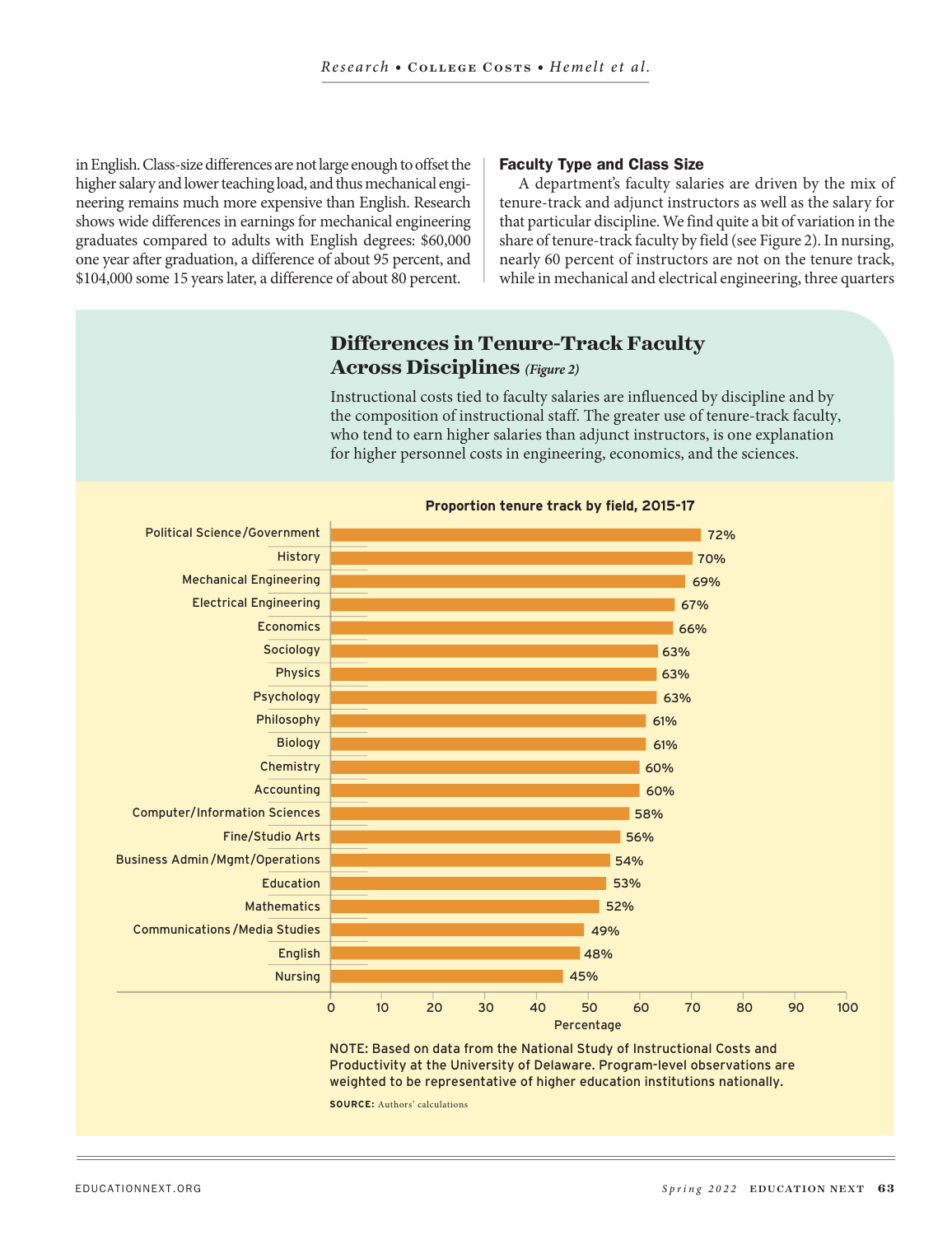of faculty are in tenure-track roles. English, communications, and math also have relatively low shares of tenure-track faculty. Thus, greater use of tenure-track faculty, which is more expensive, is one explanation for higher personnel costs in engineering, economics, and the sciences. Across the board, we see declines in the share of tenure-track faculty during the study period, with departments relying more on lower-cost adjunct instructors.

The second key cost driver, beyond faculty salaries, is class

# **Differences in Shares of Undergraduate Online Coursework***(Figure 3)*

The share of online coursework varies by field of study. Engineering students complete almost no coursework online, while nursing students frequently complete online assignments.



NOTE: Based on 2015-17 data from the National Study of Instructional Costs and Productivity at the University of Delaware. Program-level observations are weighted to be representative of higher education institutions nationally.

**SOURCE:** Authors' calculations

size. Differences in class size are a function of the mix of course types offered, such as lower-level undergraduate, upper-level undergraduate, and graduate, as well as the average class size for those courses. Lower-level classes tend to be larger and therefore less costly, whereas upper-level and graduate courses have smaller class sizes and are therefore more expensive.

We find substantial differences in the mix of course types offered, with relatively fewer lower-division courses in professional fields like education and business, and many lower-divi-

> sion courses in mathematics and science disciplines like physics and chemistry. Fields with relatively little undergraduate instruction, like engineering and nursing, tend to be more expensive. Looking over the study period, we find average class size conditional on level of course is fairly steady for most fields in the social sciences and humanities, in contrast to marked increases in undergraduate class sizes in engineering and biology.

#### Trends Over Time

We consider the average annual change in instructional costs for each of our 20 fields of study by looking at pieces attributable to changes in faculty salaries, class sizes, faculty workload, and other expenses. Across many fields, changes in faculty salaries and class sizes account for the bulk of the changes in instructional costs between 2000 and 2017. For instance, mechanical engineering saw a 2.10 percent reduction in cost each year, which is more than fully explained by an increase in class size. Costs for accounting rose by 0.64 percent annually, driven by faculty salary growth of 1.43 percent that outpaced increases in workload and class size. Some fields saw notable changes in faculty workload: education, English, and history all saw reductions in faculty workload over this period, which increased costs, while chemistry experienced a large increase. Only for nursing did changes in non-personnel expenditures increase costs. We also find appreciable declines in expenditures in a few tech-related fields, such as physics and computer science, perhaps reflecting falling costs for technology or lab supplies.

### **No Real Savings from Online Instruction**

We then turn our attention to online instruction, which has commanded sustained interest from policymakers and institutional leaders as a possible strategy for containing college costs and expanding postsecondary access. We look at data from 2015–17 and find substantial variation in the prevalence of